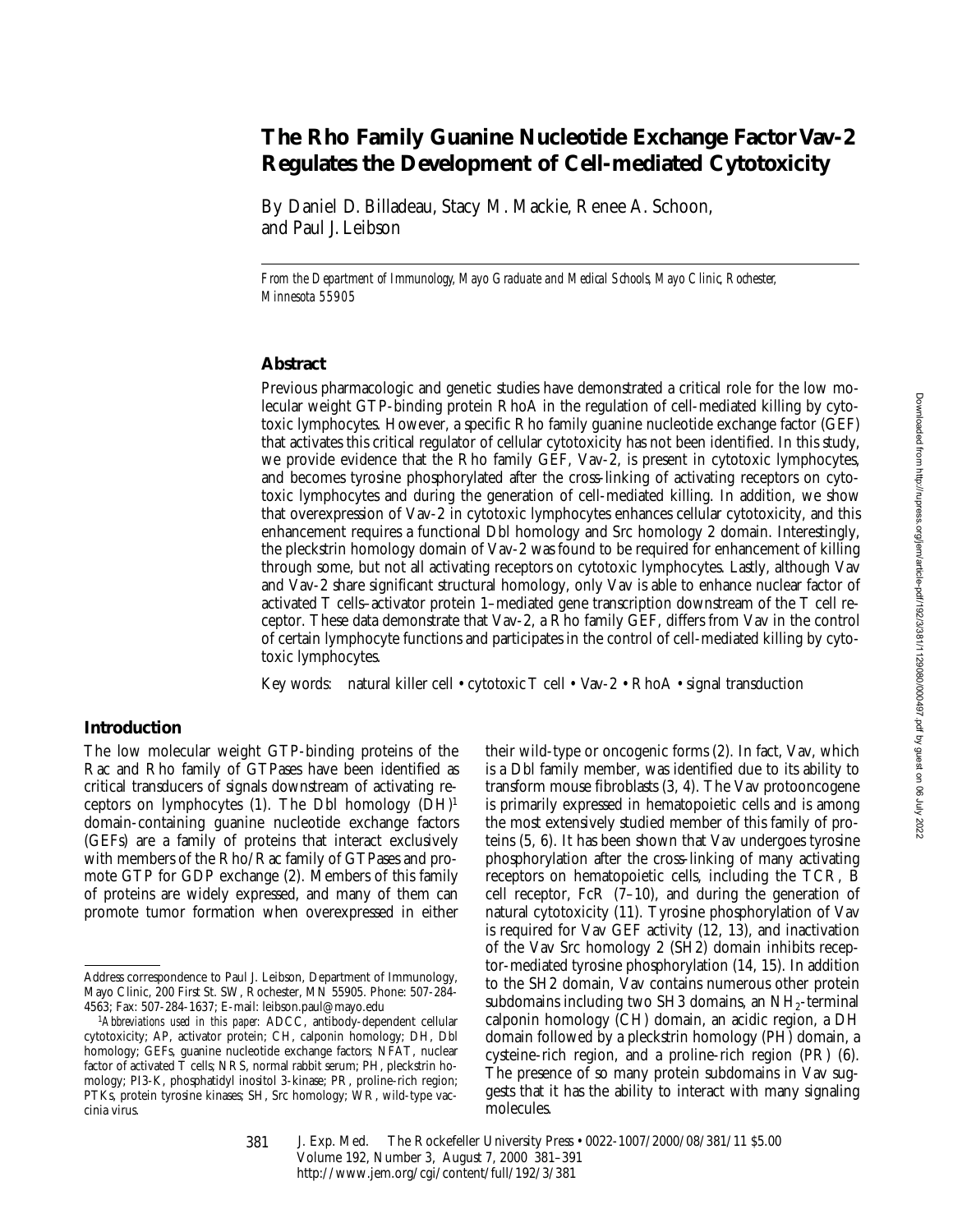Recently, Vav-2, a new member of this family of GEFs, has been identified (16–18). Overall, these two proteins share similar arrangements of their structural domains. In addition, like Vav, tyrosine phosphorylation of Vav-2 is required for intrinsic GEF activity, and it was recently shown that Vav-2 can be phosphorylated by Src family and Syk family protein tyrosine kinases (PTKs) in vitro (18). However, whereas Vav has been found to undergo tyrosine phosphorylation after stimulation through numerous lymphocyte activation receptors, receptor-mediated tyrosine phosphorylation of Vav-2 has not been reported. Also, in contrast to Vav, which is primarily expressed in hematopoietic cells, Vav-2 is more ubiquitously expressed (16, 17). Moreover, whereas Vav acts as a GEF toward Rac-1, Rac-2, and RhoG (12, 13, 18), Vav-2 displays GEF activity toward RhoA subfamily members and RhoG (18). These data provide an excellent view into the biochemical properties of these two Vav family GEFs. However, the identification of cell surface receptors that are linked to Vav-2 activation and the role that Vav-2 plays in the development of receptor-initiated events remains unclear.

The generation of cell-mediated killing by NK cells requires activation of proximal PTKs (19–21). We and others have previously shown that Vav undergoes receptor-mediated tyrosine phosphorylation after cross-linking of  $Fc\gamma$ -RIIIA on human NK cells and during the generation of natural cytotoxicity (10, 11). In addition, it has been shown that Vav and one of its target molecules, Rac-1, regulate the generation of cell-mediated killing by NK cells and  $CD8<sup>+</sup>$ CTLs (11, 22). Furthermore, inactivation of the RhoA GTPase by pharmacologic or genetic approaches has been shown to block the development of cellular cytotoxicity by these two cell populations (11, 23). Therefore, the regulation of cell-mediated killing by cytotoxic lymphocytes involves receptor-mediated regulation of both Rac and Rho GTPases. However, the identification of a Rho subfamily GEF that is regulated by activating receptors in these cells has not been identified.

Northern blot analysis has identified Vav-2 RNA in lymphoid organs including the thymus and spleen (16, 17). We therefore sought to determine: (a) if Vav-2 is present in cytotoxic lymphocytes; (b) whether Vav-2 undergoes receptor-mediated tyrosine phosphorylation during the generation of cytotoxicity by these two cell types; (c) whether Vav-2 can regulate the generation of cell-mediated killing; and (d) what subdomains of Vav-2 are critical for its activity. To this end, we have found that Vav-2 is expressed in cytotoxic lymphocytes and undergoes receptor-mediated tyrosine phosphorylation after the cross-linking of activating receptors on cytotoxic lymphocytes and during the generation of natural cytotoxicity. Also, although overexpression of Vav-2 in cytotoxic lymphocytes results in enhanced cellular cytotoxicity, Vav-2 mutants containing inactivating mutations in the DH or SH2 domain cannot. Moreover, we have found that the PH domain of Vav-2 is required for its activation downstream of some but not all activating receptors on cytotoxic lymphocytes. Lastly, in contrast to Vav, Vav-2 is unable to regulate nuclear factor

of activated T cells (NFAT)–activator protein (AP)-1– mediated gene transcription after TCR cross-linking. Together, our data highlight Vav-2 as a regulatory molecule for the development of cell-mediated killing by cytotoxic lymphocytes.

#### **Materials and Methods**

*Reagents, Cells, and Antibodies.* Unless otherwise stated, all chemicals were from Sigma-Aldrich. The Jurkat T cell line, anti-CD3–producing hybridoma OKT3 (murine IgG2a), K562 erythroid leukemia cell line, HeLa epithelial cell line, and murine mastocytoma cell line P815 were obtained from American Type Culture Collection. Human NK cells and  $CD8<sup>+</sup>$  T cells were cloned and passaged as previously described (24). The long-term melanoma-specific CTL line recognizing the  $G9<sub>209</sub>$  peptide of the melanoma-associated antigen gp100 was provided by E. Celis (Mayo Clinic, Rochester, MN). Antibodies used in this study included the anti-FLAG murine mAb FLAG-M2 (Sigma-Aldrich), antiphosphotyrosine mAb 4G10 (Upstate Biotechnology), and goat anti-mouse IgG  $F(ab')_2$  (ICN Biochemicals). Anti-Fc $\gamma$ RI-IIA mAb 3G8 and anti-CD3 mAb OKT3 were purified from ascites by affinity chromatography over protein A–agarose. Rabbit polyclonal antiserum to Vav-1 was obtained after immunization of rabbits with KLH-conjugated Vav peptide 566–593 (HGQD-FAGTMKKDKLHRRAQDKKRNELGL, anti-Vav; Cocalico Biologicals, Inc.). Two separate rabbit polyclonal antisera to Vav-2 were obtained by immunization of KLH-conjugated peptides derived from Vav-2, amino acids 134–155 (TTENDDDVYR-SLEELADEHDLG, anti–Vav-2.1), and amino acids 448–473 (EIIELLFHKMTDDPMNNKDVKKSHGK, anti–Vav-2.2). Both anti–Vav-2 polyclonal rabbit sera were affinity purified using the Sulfolink kit from Pierce Chemical Co. and the synthetic peptide as per manufacturer protocol.

*DNA Constructs and Recombinant Vaccinia Generation.* The recombinant vaccinia expressing FLAG-tagged Vav (F.Vav) has been previously described (11). To obtain Vav-2 recombinant vaccinia, the Vav-2 coding sequence was isolated by double digestion with HindIII and NotI from a Vav-2 cDNA provided by D.J. Kwiatkowski (Brigham and Women's Hospital, Harvard Medical School, Boston, MA) (16) and then subcloned into the pSHN11 vaccinia recombination substrate. The Vav-2 construct was FLAG tagged using the previously described FLAG adaptor (11). The fragment was then subcloned using standard molecular biology techniques into similarly digested pCDNA3. All recombinant vaccinia viruses were produced via homologous recombination with the WR strain of virus as previously described (11). Using the Site-Directed Mutagenesis kit (CLONTECH Laboratories Inc.) all of the mutations were obtained as previously described (11). The single amino acid point mutations were generated using the pSHN11 selection oligonucleotide along with the specific Vav-2 mutagenic oligonucleotides,  $Y213F/L217Q$  (5'-GAGACCGAGGCCAAG**TTC**TACCGCACC**CAG**GAGGA-CATTGAGAAG-3'), W503L (5'-GATATGAAGAGGAAGCT-GATGGAGCAGTTTGAG-3'), and R698A (5'-GGGACCTA-CCTGATGGCGGAGCGGCCTGCCGAG-3'). The Vav-2 TRUNC mutant was generated by introduction of a HindIII site at amino acids 573/574 using the mutagenic oligonucleotide (59-GTGATACCTCCCTGC**AAGCTT**ACTTCTCCTGCA-GAT-3'). The mutant was digested with HindIII to remove the 5' coding sequence and religated, and a FLAG adaptor was added. The nucleotides in bold represent the mutational changes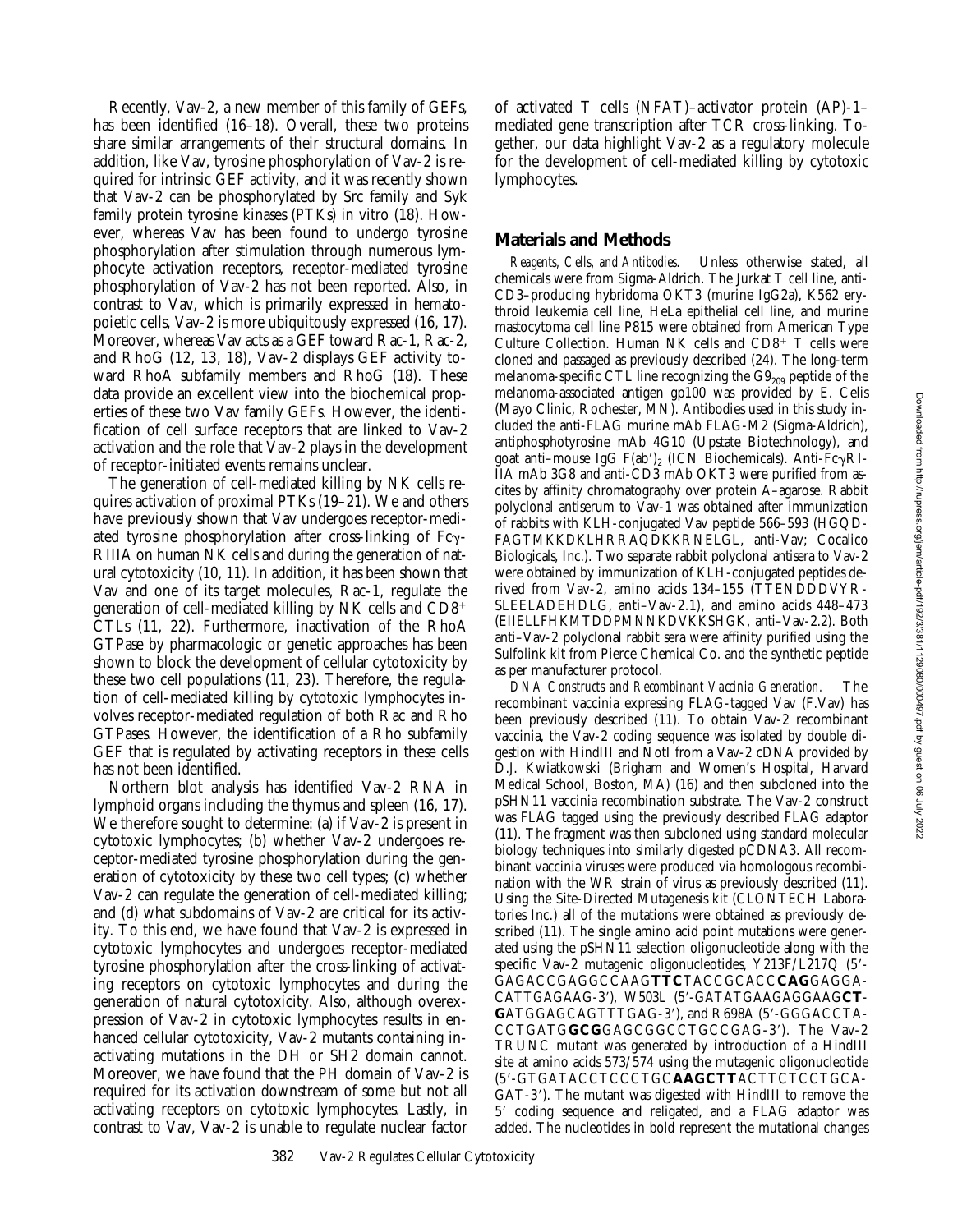resulting in either amino acid changes or in the case of the TRUNC mutant, the addition of a HindIII site.

*Electroporation and Luciferase Assays.* Jurkat T cells (107) were electroporated with 20  $\mu$ g of pCDNA3 control vector, Vav-1, or Vav-2-expressing vectors along with 10  $\mu$ g of the pNFAT<sub>3</sub>luciferase construct as previously described (25). After 18–24 h of incubation the cells were stimulated as indicated in the figure legend and luciferase activity was measured as previously described (25). The percentage of maximal NFAT activity was determined by dividing the luciferase activity obtained in the absence or presence of stimulation, by that obtained by stimulation with PMA  $+$ ionomycin. The maximum NFAT–AP-1 responses did not differ significantly between transfection conditions. Protein expression of the electroporated constructs was determined by immunoprecipitating F.Vav-1 and F.Vav-2 proteins from  $2 \times 10^6$  electroporated cells using the anti-FLAG mAb, followed by anti-FLAG immunoblotting.

*Cytotoxicity Assays.* The 51Cr-release assays were performed as described previously (24). In all cases, spontaneous release did not exceed 10% of maximum release. In redirected cytotoxicity assays, NK clones and  $CD8<sup>+</sup>$  T cell clones were only able to kill the P815 target cell in the presence of anti-FcR or anti-CD3 mAb, respectively. Lytic units were calculated based on 20% cytotoxicity (26).

*Ca2*1 *Mobilization Assays.* Changes in levels of intracellular  $Ca^{2+}$  of vaccinia-infected, Indo-1–loaded cells was assessed by flow cytometer using a FACStar® (Becton Dickinson) as previously described (27). In brief, Jurkat T cells were infected with the indicated nonrecombinant (WR) or recombinant vaccinia virus for 2 h in a humidified 37°C incubator at a multiplicity of infection of 10:1. For the last 30 min of the infection, the cells were loaded with 5  $\mu$ M Indo-1 (Calbiochem-Novabiochem). They were then washed in PBS containing 1% BSA and resuspended in RPMI-10 until analyzed. For analysis, the Indo-1–loaded Jurkat T cells were incubated with either goat anti–mouse IgG  $F(ab')_2$ alone (as a baseline control) or a combination of anti-CD3 mAb OKT3 (2.5  $\mu$ g/ml) and goat anti-mouse IgG F(ab')<sub>2</sub>. The samples were immediately analyzed by flow cytometry using a UV laser for excitation with violet (390 nm) and blue (500 nm) fluorescence emissions recorded. The data plots were generated using the FlowJo software program (TreeStar Inc.).<br>Cell Stimulation and Immunoblot Analysis. In experiments an-

**Cell Stimulation and Immunoblot Analysis.** alyzing endogenous Vav and Vav-2 proteins, Vav and Vav-2 were specifically immunoprecipitated for 1–2 h from the cell lysates of the indicated cell lines using either normal rabbit antiserum as a control or the specific anti-Vav or anti–Vav-2.1 rabbit polyclonal antisera. In experiments involving viral infection, NK clones,  $CD8^+$  T clones, or Jurkat T cells were infected with the indicated FLAG-tagged recombinant vaccinia virus at an multiplicity of infection of 20:1 for 5 h (NK and T cell clones) or 10:1 for 2 h (Jurkat T cells). For experiments where NK cells were activated by target cells,  $5 \times 10^6$  cloned NK cells were briefly pelleted with 2.5  $\times$  10<sup>6</sup> target cells and then incubated at 37<sup>°</sup>C for the indicated period of time. In experiments involving specific cell surface receptor cross-linking, the indicated quantity of cells were incubated for 3 min on ice with anti-CD3 mAb OKT3 (1  $\mu$ g/ml) or anti-Fc $\gamma$ RIIIA mAb 3G8 (1  $\mu$ g/ml). Washed cells were then incubated with goat anti-mouse IgG  $F(ab')$ , at 37<sup>o</sup>C for the indicated period of time. After stimulation, the cells were lysed on ice for 10 min in 1 ml of buffer containing 20 mM Tris-HCl, 40 mM NaCl, 5 mM EDTA, 50 mM NaF, 30 mM  $Na_4P_2O_7$ , 0.1% BSA, 1 mM  $Na_3VO_4$ , 1 mM PMSF, 5  $\mu$ g/ml aprotinin, 10  $\mu$ g/ml leupeptin, and 1% Triton X-100. Cellular

debris was removed by centrifugation at 14,000 rpm for 5 min at 48C. Endogenous Vav and Vav-2 were immunoprecipitated from the cell lysates for  $1-2$  h at  $4^{\circ}$ C using either anti-Vav or anti-Vav-2.1 polyclonal rabbit antisera bound to protein A–Sepharose beads. F.Vav-2 was immunoprecipitated from the lysate for 1–2 h at  $4^{\circ}$ C using 1  $\mu$ g of anti–FLAG-M2 mAb bound to goat anti– mouse IgG–agarose beads. Protein complexes were washed four times in wash buffer (lysis buffer lacking BSA). Bound proteins were then eluted in 40  $\mu$ l of SDS sample buffer, resolved by SDS-PAGE, and transferred to Immobilon-P membranes (Millipore). In some experiments, Vav and Vav-2 were detected using specific anti-Vav and anti–Vav-2.2 polyclonal rabbit antisera followed by protein A coupled to horseradish peroxidase (Amersham Pharmacia Biotech) and the ECL detection system from Amersham. Tyrosine-phosphorylated proteins were detected using the anti-pTYR mAb 4G10, and FLAG-tagged proteins were detected using anti-FLAG mAb, M2 followed by sheep anti– mouse IgG coupled to horseradish peroxidase and the ECL detection system.

#### **Results**

*Vav-2 Is Expressed in Cytotoxic Lymphocytes.* Previous Northern blot analysis has demonstrated that Vav-2 message is present in the spleen and the thymus (16, 17), two lymphoid organs rich in NK and T cells, respectively. We therefore wanted to determine if Vav-2 protein is present in cytotoxic lymphocytes. Analysis of the Vav-2 protein sequence identified several potential antigenic sites, and two of them, amino acids 134–155 (TTENDDDVYRSLEE-LADEHDLG) and amino acids 448–473 (EIIELLFHK-MTDDPMNNKDVKKSHGK), were significantly different in sequence from Vav. The synthesized peptides were conjugated to KLH and used to generate the rabbit polyclonal Vav-2–specific sera, anti–Vav-2.1 and anti–Vav-2.2. To demonstrate the specificity of the antisera, we infected  $5 \times 10^6$  Jurkat T cells with recombinant vaccinia virus expressing FLAG-tagged versions of either Vav (F.Vav) or Vav-2 (F.Vav-2). After a 2-h infection, the recombinant proteins were immunoprecipitated with normal rabbit serum (NRS) or the antibodies indicated in Fig. 1 A, separated by SDS-PAGE, and transferred to a nylon membrane. As shown in Fig. 1 A, anti–Vav-2.1 sera immunoprecipitates as much F.Vav-2 as the anti-FLAG mAb (Fig. 1 A, top, compare anti–Vav-2.1 to anti-FLAG). In addition, the anti–Vav-2.2 blotting antibody specifically reacts with F.Vav-2 and not with F.Vav (Fig. 1 A, top). Lastly, the rabbit polyclonal anti-Vav sera is specific for Vav, as it did not immunoprecipitate or Western blot Vav-2 protein (Fig. 1 A, bottom). These data demonstrate that the Vav-2 and Vav polyclonal rabbit antisera are specific for their intended proteins.

To determine if Vav-2 protein is present in hematopoietic cells, we used the anti–Vav-2.1 sera to specifically immunoprecipitate endogenous Vav-2 from a series of lymphoid cells. We initially immunoprecipitated Vav-2 from a limited number of cells  $(5 \times 10^6)$  but only observed a weak band after Western blotting with the anti–Vav-2.2 sera. This was in contrast to the amount of Vav protein that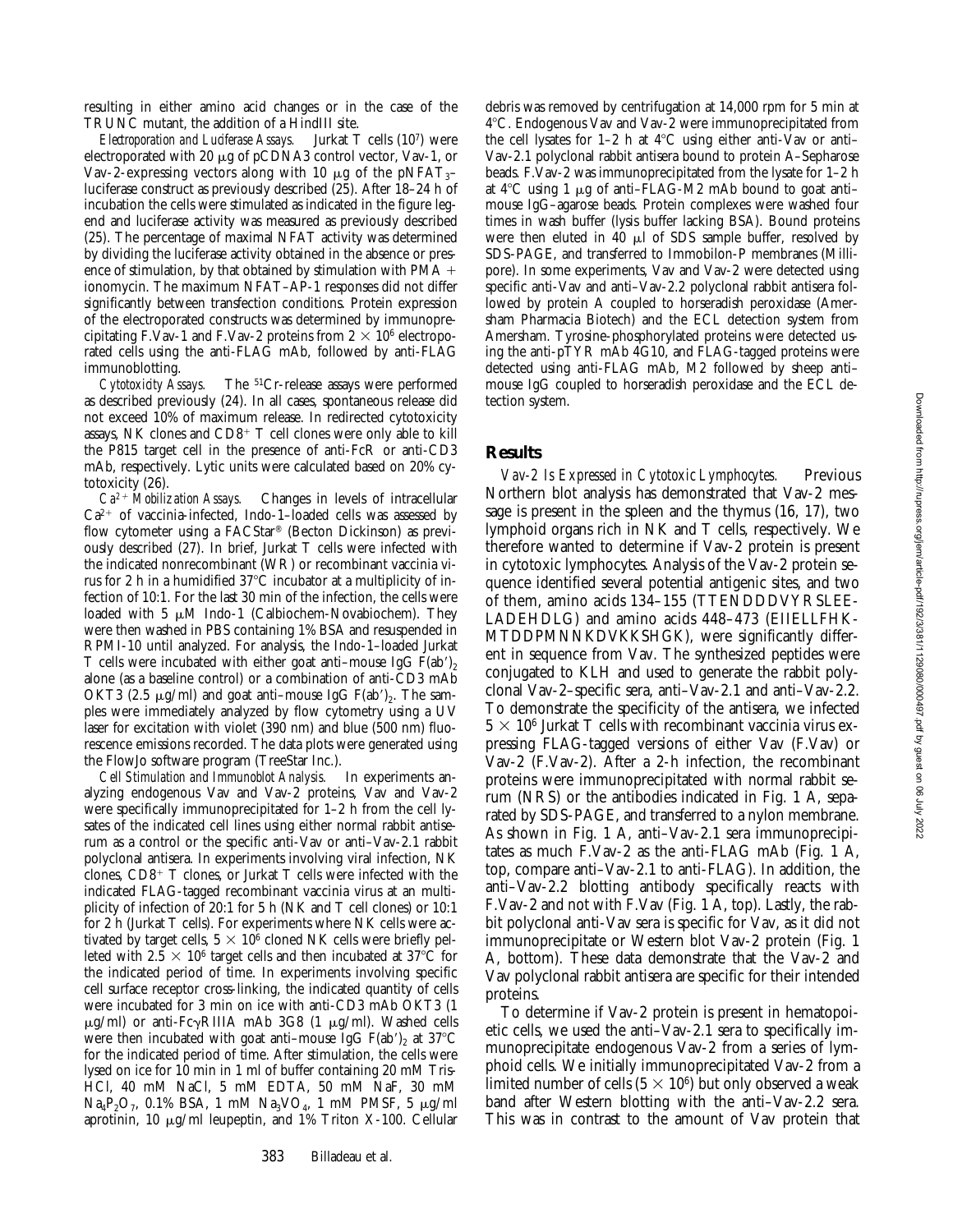

## BLOT: anti-Vav-2.2

Figure 1. The Vav-2 protein is present in hematopoietic cells. (A) Jurkat T cells  $(5 \times 10^6)$  were infected with F.Vav or F.Vav-2 recombinant vaccinia virus and then specifically immunoprecipitated with anti-FLAG mAb (1  $\mu$ g/ml), anti-Vav (10  $\mu$ g/ml), or anti-Vav-2.1 (10  $\mu$ g/ml) specific polyclonal rabbit antisera or NRS as a control. The immunoprecipitates were resolved by SDS-PAGE, transferred to a nylon membrane, and probed with either anti–Vav-2.2 polyclonal rabbit antisera (top, anti– Vav-2.2) or anti-Vav polyclonal rabbit antisera (bottom, anti-Vav). This is a representative example of three separate experiments. (B) Endogenous Vav-2 was specifically immunoprecipitated from the indicated hematopoietic clones and cell lines ( $25 \times 10^6$ ) using the anti–Vav-2.1 polyclonal rabbit sera or NRS as a control. The immunoprecipitates were resolved by SDS-PAGE, transferred to a nylon membrane, and probed with anti– Vav-2.2 polyclonal rabbit sera. This is a representative example of two independent experiments.

could be detected after immunoprecipitation from the same number of cells (data not shown). In fact, there is approximately three- to fourfold more Vav protein in NK cells, as determined by either flow cytometry analysis of intracellular staining or by immunoblotting (data not shown). The low level of protein expression is consistent with previous Northern blot analysis demonstrating lower levels of Vav-2 RNA in the thymus and spleen compared with Vav RNA (17). However, when we immunoprecipitated Vav-2 from  $25 \times 10^6$  cells, Vav-2 protein was readily detectable in not only the NK and  $CD8<sup>+</sup>$  and  $CD4<sup>+</sup>$  T cell clones, but also in the 721 B lymphoblastoid cell line and the K562 erythroid cell line (Fig. 1 B). These data demonstrate that Vav-2 protein is present in the various hematopoietic cell types tested, albeit at a lower level than Vav.

*Vav-2 Becomes Tyrosine Phosphorylated after FcR and TCR Cross-Linking.* Tyrosine phosphorylation of Vav and Vav-2 is required for their functional activity (12, 13, 18). It has been shown that Vav will undergo tyrosine phosphorylation after cross-linking of activating receptors on hematopoietic cells. In addition, it has recently been shown that both the Src and the Syk family PTKs can phosphorylate Vav-2 in vitro (18). We therefore wanted to determine if Vav-2 would undergo tyrosine phosphorylation after the cross-linking of the  $Fc\gamma$ RIIIA on NK clones and the TCR on a  $CD8^+$  T cell clone. As indicated in Fig. 2 A, the NK clone or a  $CD8^+$  T cell clone were left unstimulated or stimulated through the FcR or TCR, respectively, over the indicated time course. Endogenous Vav-2 protein was then specifically immunoprecipitated using anti–Vav-2.1, separated by SDS-PAGE, transferred to a nylon membrane, and probed with anti-pTYR mAb 4G10. As can be seen in Fig. 2 A, cross-linking of either the FcR or the TCR results in Vav-2 tyrosine phosphorylation (top panel). The tyrosine phosphorylation of Vav-2 is rapid, peaking between 1 and 2 min of cross-linking and decreasing to background levels by 10 min (Fig. 2 A, top). Tyrosine-phosphorylated proteins migrating at the same size as Vav-2 were not evident from FcR-stimulated NK cells immunoprecipitated with protein A–Sepharose (Fig. 2 A, PAS, top), or with anti-3BP2 peptide-purified polyclonal rabbit sera (anti-3BP2, top). These results demonstrate that Vav-2 is coupled to specific activating receptors on these two distinct lymphocyte populations.

Since it has been shown that different intracellular signals can be required for the generation of antibody-dependent cellular cytotoxicity (ADCC) and natural killing (28), we wanted to determine if Vav-2 would become biochemically modified during the generation of natural cytotoxicity. To do this, we infected NK clones with the F.Vav-2 recombinant vaccinia virus. This allows us to distinguish Vav-2 protein derived from NK cells from that of the NKsensitive target cells, since both cell types express Vav-2 (Fig. 1 B). The F.Vav-2–infected NK clones were then incubated with the erythroblastic leukemia cell line K562 for the indicated time (Fig. 2 B), and the FLAG-tagged recombinant protein was then specifically immunoprecipitated and analyzed for tyrosine phosphorylation. As shown in Fig. 2 B, F.Vav-2 underwent tyrosine phosphorylation during the generation of natural cytotoxicity against the K562 cell line with tyrosine phosphorylation peaking between 1 and 5 min and decreasing to basal levels by 10 min. Similar results were obtained when F.Vav-2 tyrosine phosphorylation was analyzed after the incubation of F.Vav-2 recombinant vaccinia–infected NK clones with the NK-sensitive C1R or 721 B lymphoblastoid target cell lines (data not shown). These data indicate that Vav-2 is linked to activating receptors on NK cells that initiate the development of natural cytotoxicity toward these susceptible targets.

*Vav-2 Enhances Cell-mediated Killing by Cytotoxic Lymphocytes.* The above data identify Vav-2 as a signaling molecule that is biochemically modified as a result of cross-linking of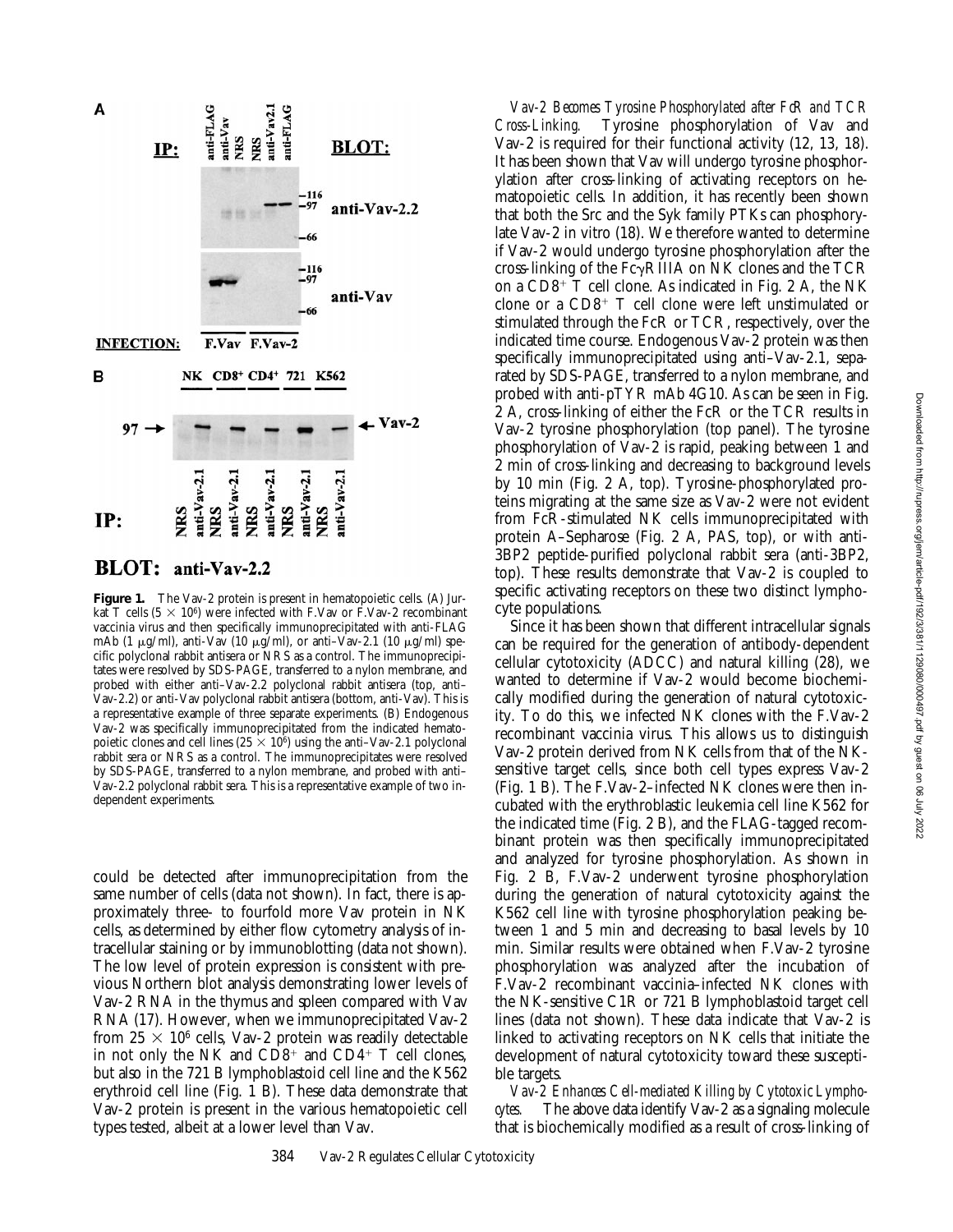

Figure 2. Vav-2 is tyrosine phosphorylated after the cross-linking of activating receptors on cytotoxic lymphocytes. (A) NK clones ( $25 \times 10^6$ ) or a CD8<sup>+</sup> T cell clone (25  $\times$  10<sup>6</sup>) was stimulated with anti-FcR mAb  $3G8$  (1 µg/ml) or anti-CD3 mAb OKT3 (1 µg/ml) over the indicated time course. After the stimulation, Vav-2 was specifically immunoprecipitated with anti–Vav-2.1 rabbit polyclonal sera. As negative controls, stimulated cell lysates were immunoprecipitated with an irrelevant peptide-purified polyclonal rabbit antibody (anti-3BP2) or protein A–Sepharose alone (PAS). The immunoprecipitates were resolved by SDS-PAGE, transferred to a nylon membrane, and probed with either antipTYR mAb 4G10 (top) or anti–Vav-2.2 polyclonal rabbit sera (bottom). (B) NK clones ( $5 \times 10^6$ ) were infected with F.Vav-2 recombinant vaccinia virus for 5 h. After the infection, the cells were incubated with 2.5  $\times$ 106 NK-sensitive K562 target cells for the indicated time, and then F.Vav-2 was specifically immunoprecipitated from the infected NK clone using anti-FLAG mAb. The immunoprecipitates were resolved by SDS-PAGE, transferred to a nylon membrane, and probed with either antipTYR mAb 4G10 (top) or anti-FLAG mAb (bottom).

cell surface activating receptors on cytotoxic lymphocytes. To determine if Vav-2 influences cell-mediated killing, we infected NK clones or a  $CD8^+$  T cell clone with recombinant vaccinia virus expressing FLAG-tagged versions of Vav-2, Vav as a positive control, or the parental virus WR as a control for viral effect on killing. As previously noted (11), NK cells overexpressing Vav have significantly enhanced killing of K562 target cells (Fig. 3, NK/K562 compare WR to Vav). In addition, NK cells overexpressing Vav-2 show comparable enhanced killing toward the K562 target cell (Fig. 3, compare Vav and Vav-2). The ability of Vav-2 to enhance natural cytotoxicity is not restricted to killing of K562 target cells, since Vav-2–



**Figure 3.** Overexpression of Vav-2 enhances killing of cytotoxic lymphocytes. NK clones  $(2 \times 10^6)$  and CD8<sup>+</sup> T cell clones (10<sup>6</sup>) were infected with the indicated recombinant vaccinia virus. The infected NK clones were then incubated with either  $51Cr$ -labeled K562 cells (NK + K562) or  $51Cr$ -labeled P815 cells coated with 0.15  $\mu$ g/ml of the anti-FcR mAb 3G8 (NK/P815 + anti-FcR). The infected  $CD8^+$  T cell clones were incubated with  ${}^{51}Cr$ -labeled P815 cells coated with 0.15  $\mu$ g/ ml of anti-CD3 mAb OKT3 (CD8+  $T/P815$  + anti-CD3). The data are expressed as lytic units. Data shown is representative of four separate experiments.

overexpressing NK clones similarly enhance killing of both the C1R and 721 B lymphoblastoid target cell lines (see below and data not shown). Also, using reverse ADCC and the FcR-bearing P815 target cell, we found that similar to NK clones overexpressing Vav, Vav-2–overexpressing NK clones increase killing initiated through the FcR (Fig. 3,  $NK/P815 + \alpha$ -FcR). Importantly, Vav-2–overexpressing NK cells and T cells did not kill P815 in the absence of the appropriate stimulatory antibody or upon incubation with an isotype-matched control antibody (data not shown). Lastly, in a reverse ADCC using  $\alpha$ -CD3 mAb, we found that killing by a  $CD8^+$  T cell clone was enhanced by overexpression of Vav-2 to levels observed by Vav overexpression (Fig. 3, CD8+ T/P815 +  $\alpha$ -CD3). In addition, this enhancement by Vav-2 was observed in other CTL lines stimulated with  $\alpha$ -CD3 in a reverse ADCC assay, as well as tumor-initiated killing by a melanoma-specific CTL (data not shown). Taken together, these data suggest that Vav-2 is involved in the regulation of the cytolytic machinery during the generation of natural killing and FcR-mediated killing by NK clones and TCR-initiated killing by  $CD8<sup>+</sup>$ T cells.

*The Vav-2 DH and SH2 Domains Are Required for Enhanced Cellular Cytotoxicity.* The above data indicate that Vav-2 is involved in the regulation of cell-mediated killing by cytotoxic lymphocytes. To determine what structural features of Vav-2 are required for its function, we generated a series of inactivating point mutations (Fig. 4 A) and a truncation mutant containing the Vav-2 PR–SH3–SH2– SH3 domains (TRUNC; amino acids 574–878). Mutation of highly conserved residues within the Vav DH domain produce a protein lacking GEF activity (12, 29). To determine if Vav-2 GEF activity was required for enhanced cellular cytotoxicity, we mutated the analogous residues in the DH domain of Vav-2 (Fig. 4 A, Y213F/L217Q [Dbl<sup>-</sup>]).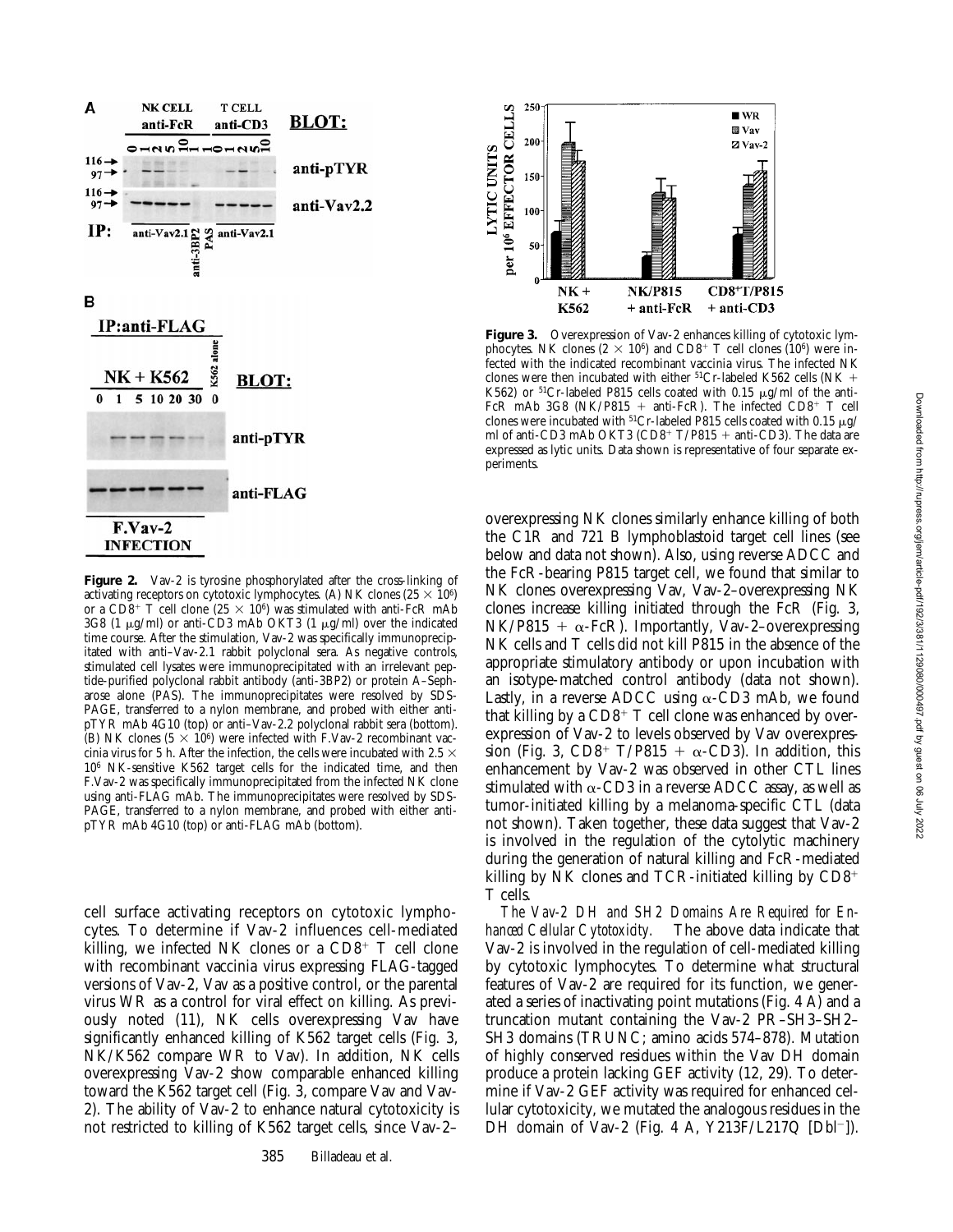We then infected NK clones with recombinant vaccinia encoding wild-type  $F.Vav-2$  or the  $Dbl$ <sup>-</sup> mutant and measured their cytolytic potential. As shown in Fig. 4 B, overexpression of Vav-2 in NK clones results in enhancement of both forms of cellular cytotoxicity, whereas overexpression of the Dbl<sup>-</sup> mutant does not. The inability of the Dbl<sup>-</sup> mutant to enhance killing is not due to the level of expression of the recombinant protein, as both Vav-2 and the  $Db$ <sup>-</sup> mutant are expressed to similar levels (Fig. 4 B, inset, compare lanes 2 and 4). These data suggest that a functional DH domain is required for Vav-2 enhancement of cellular cytotoxicity.

Tyrosine phosphorylation of Vav family members is required for GEF activity. The ability of Vav to couple to activating receptors and undergo receptor-initiated tyrosine phosphorylation requires an intact SH2 domain (14, 15). To determine if the SH2 domain of Vav-2 is required for its ability to couple to activating receptors in NK cells, we generated an inactivating mutation in the highly conserved FLVR sequence of the Vav-2 SH2 domain (Fig. 4 A, R698A). We subsequently infected NK clones with FLAG-tagged versions of wild-type Vav-2 or the R698A mutant and measured tyrosine phosphorylation after FcR cross-linking. As shown in Fig. 4 C, in contrast to wildtype Vav-2, the R698A mutant does not undergo tyrosine phosphorylation after cross-linking of the FcR on NK cells, indicating that a functional SH2 domain is required for its ability to couple to the FcR. The R698A mutant was also unable to couple to activating receptors during the generation of natural cytotoxicity toward the K562 or 721 target cell lines, or after TCR cross-linking on a  $CD8^+$  T cell clone (data not shown). As expected, overexpression of the R698A mutant in NK clones does not result in enhanced natural cytotoxicity or FcR-initiated killing (Fig. 4 B, compare Vav-2 to R698A). The R698A mutant was also unable to enhance TCR-initiated killing by a  $CD8^+$  T cell clone (data not shown). These data indicate that the SH2 domain of Vav-2 is required for its ability to link to activating receptors and undergo tyrosine phosphorylation.

It has been demonstrated that overexpression of a truncated version of Vav, Vav-C, that contains the COOHterminal SH2 and SH3 domains could inhibit Vav-regu-



Downloaded from http://rupress.org/jem/article-pdf/192/3/381/1129080/000497.pdf by guest on 06 July 2022 Downloaded from http://rupress.org/jem/article-pdf/192/3/381/1129080/000497.pdf by guest on 06 July 2022

mutant R698A. In addition, a truncated version of Vav-2 was produced that contains the PR–SH3–SH2–SH3 domains (TRUNC). All mutants contain an NH<sub>2</sub>-terminal FLAG epitope. (B and D) NK clones  $(2 \times 10^6)$  were infected with the indicated recombinant vaccinia virus. Cellular cytotoxicity of the infected NK clones was assayed as described in Fig. 3. The levels of recombinant protein were determined by Western blot of whole cell lysates prepared from infected NK clones (10<sup>6</sup>). The data are expressed as lytic units. Data shown is representative of six separate experiments. (C) NK clones (5  $\times$ 10<sup>6</sup>) were infected with the indicated recombinant vaccinia virus, stimulated with anti-FcR mAb 3G8 (1 µg/ml) at 37°C over the indicated time course, and then specifically immunoprecipitated with anti-FLAG mAb (1  $\mu$ g/ml). The immunoprecipitates were resolved by SDS-PAGE, transferred to a nylon membrane, and probed with either antiphosphotyrosine mAb 4G10 (top, anti-pTYR) or anti-FLAG mAb (bottom, anti-FLAG). This is a representative example of three separate experiments.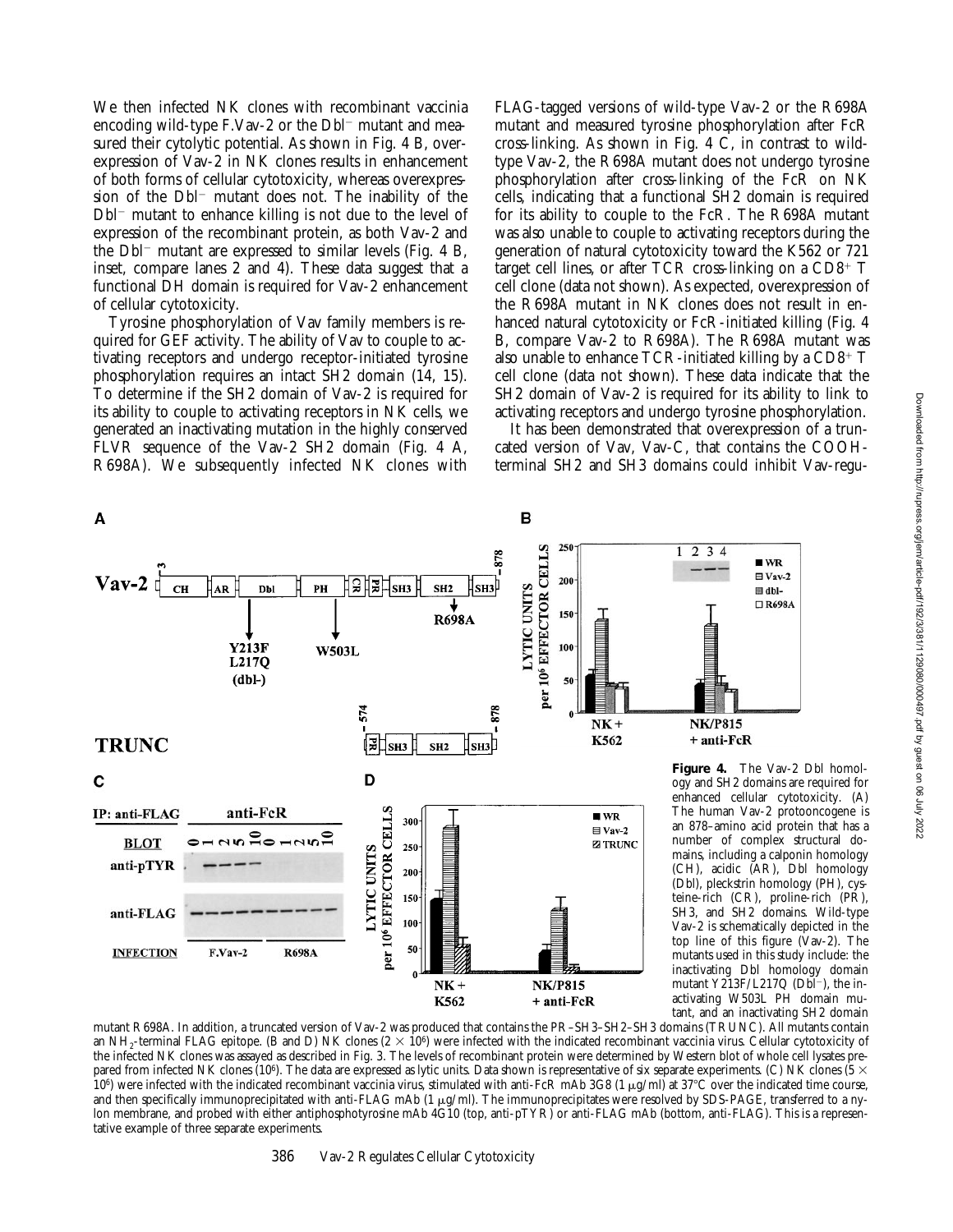lated NFAT–AP-1–mediated gene transcription (15). These data suggest that the SH2 domain of Vav plays a significant role in the regulation of Vav activation after receptor crosslinking. We therefore wanted to determine if a similar mutant of Vav-2 (Fig. 4 A, TRUNC) would antagonize cellmediated killing. As shown in Fig. 4 D, NK cell–mediated cellular cytotoxicity can be inhibited by overexpression of the truncation mutant of Vav-2. The ability of the Vav-2 TRUNC mutant to inhibit cell-mediated killing requires a functional SH2 domain, as an inactivating mutation (R698A) in the TRUNC mutant reverses its inhibitory effect (data not shown). Interestingly, although the Vav-C truncation mutant undergoes TCR-mediated tyrosine phosphorylation, the Vav-2 TRUNC mutant does not become tyrosine phosphorylated after FcR or TCR crosslinking (data not shown). Therefore, in contrast to Vav, potential tyrosine phosphorylation sites are not present in the COOH terminus of Vav-2.

*The PH Domain Is Important in the Activation of Vav-2 from Some but Not All NK Cell Activating Receptors.* It was previously suggested that the PH domain is required for Vav tyrosine phosphorylation and GEF activity (30). Interestingly, mutation of the Vav-3 PH domain had no effect on its GEF activity (31). We therefore mutated a highly conserved tryptophan in the Vav-2 PH domain in an attempt to determine the role of this domain in regulating Vav-2 tyrosine phosphorylation and activity during the generation of cell-mediated killing (Fig. 4 A, W503L). This mutation has been shown to inactivate the PH domain of other Rho and Rac GEFs (31, 32). We initially analyzed the W503L mutants ability to couple to activating receptors in cytotoxic lymphocytes. Interestingly, we found no difference in the level or duration of receptormediated tyrosine phosphorylation of Vav-2 or the W503L mutant after FcR or target stimulation of NK clones or after TCR cross-linking in the  $CD8<sup>+</sup>$  T cell clone (data not shown). However, it remained possible that qualitative differences in tyrosine phosphorylation or localization of the protein might impact on Vav-2 function. As shown in Fig. 5, overexpression of the W503L mutant in NK clones results in enhanced killing of the K562 target cell line, but natural cytotoxicity toward the 721 B lymphoblastoid cell line was not similarly enhanced (Fig. 5, compare  $NK +$ K562 to NK + 721). In addition, the W503L mutant was unable to enhance killing initiated through the NK FcR or TCR-initiated killing by a  $CD8^+$  T cell clone (Fig. 5, NK/P815 +  $\alpha$ -FcR, and data not shown). In fact, overexpression of the W503L mutant consistently inhibited killing to below that observed by WR, indicating that this mutant functions as a dominant negative (Fig. 5, compare WR to W503L). These data suggest that the PH domain is required for Vav-2 enhancement of cell-mediated killing after engagement of certain activating receptors on cytotoxic lymphocytes but not others.

*Vav-2 Does Not Activate NFAT–AP-1–mediated Gene Transcription after TCR Cross-Linking.* Previous studies have focused on a significant role for Vav in the regulation of the NFAT–AP-1 response element in the IL-2 promoter



**Figure 5.** The Vav-2 PH domain is required for enhanced cell-mediated killing after stimulation through some, but not all activating receptors. NK clones ( $2 \times 10^6$ ) were infected with the indicated recombinant vaccinia virus (inset). Cellular cytotoxicity of the infected NK clones was assayed as described in Fig. 3. In addition to K562, natural cytotoxicity toward the B lymphoblastoid cell line 721 was also assessed. The levels of recombinant protein were determined by Western blot of whole cell lysates prepared from infected NK clones (10<sup>6</sup>). The data are expressed as lytic units. Data shown is representative of four separate experiments.

after TCR cross-linking (33, 34). We therefore tested whether Vav-2 could regulate the IL-2 promoter after TCR cross-linking. Jurkat T cells were electroporated with a control vector, FLAG-tagged Vav expression vector, or Vav-2 expression vector along with an NFAT–AP-1 luciferase reporter construct. After an overnight incubation, the cells were stimulated as indicated in Fig. 6 A, and luciferase activity was measured and is expressed as the percent maximal NFAT–AP-1 response. As can be seen in Fig. 6 A, overexpression of Vav in Jurkat T cells results in increased levels of NFAT–AP-1 activity after anti-CD3 and anti- $CD3 + PMA$  stimulation. However, overexpression of Vav-2 had no significant effect on the levels of NFAT–AP-1 activation under any stimulation conditions (Fig. 6 A, compare Vav to Vav-2). The inability of Vav-2 to regulate the NFAT–AP-1 response was not due to levels of expression of recombinant protein, as both Vav and Vav-2 were expressed at similar levels (Fig. 6 A, inset). In addition, compared with Vav, Vav-2 underwent similar kinetics of tyrosine phosphorylation in Jurkat T cells after TCR cross-linking (data not shown).

*Activation of NFAT Requires a Sustained Level of Intracellular*  $Ca^{2+}$  *after TCR Engagement.* It has recently been found that Vav is involved in the regulation of intracellular  $Ca^{2+}$  after TCR engagement (27, 35). One possible reason for the inability of Vav-2 to regulate NFAT–AP-1–mediated gene transcription is that it cannot regulate intracellular  $Ca^{2+}$  levels after TCR engagement. Indeed, as shown in Fig. 6 B, TCR cross-linking of Indo-1–loaded Jurkat T cells overexpressing Vav leads to a sustained level of intracellular  $Ca^{2+}$  over the duration of the assay compared with the control-infected population (Fig. 6 B, compare Vav to WR). However, whereas Vav-2–overexpressing cells demonstrate an initial increase in intracellular  $Ca^{2+}$  after TCR engagement compared with control infected cells, the sustained response is diminished compared with Vav-express-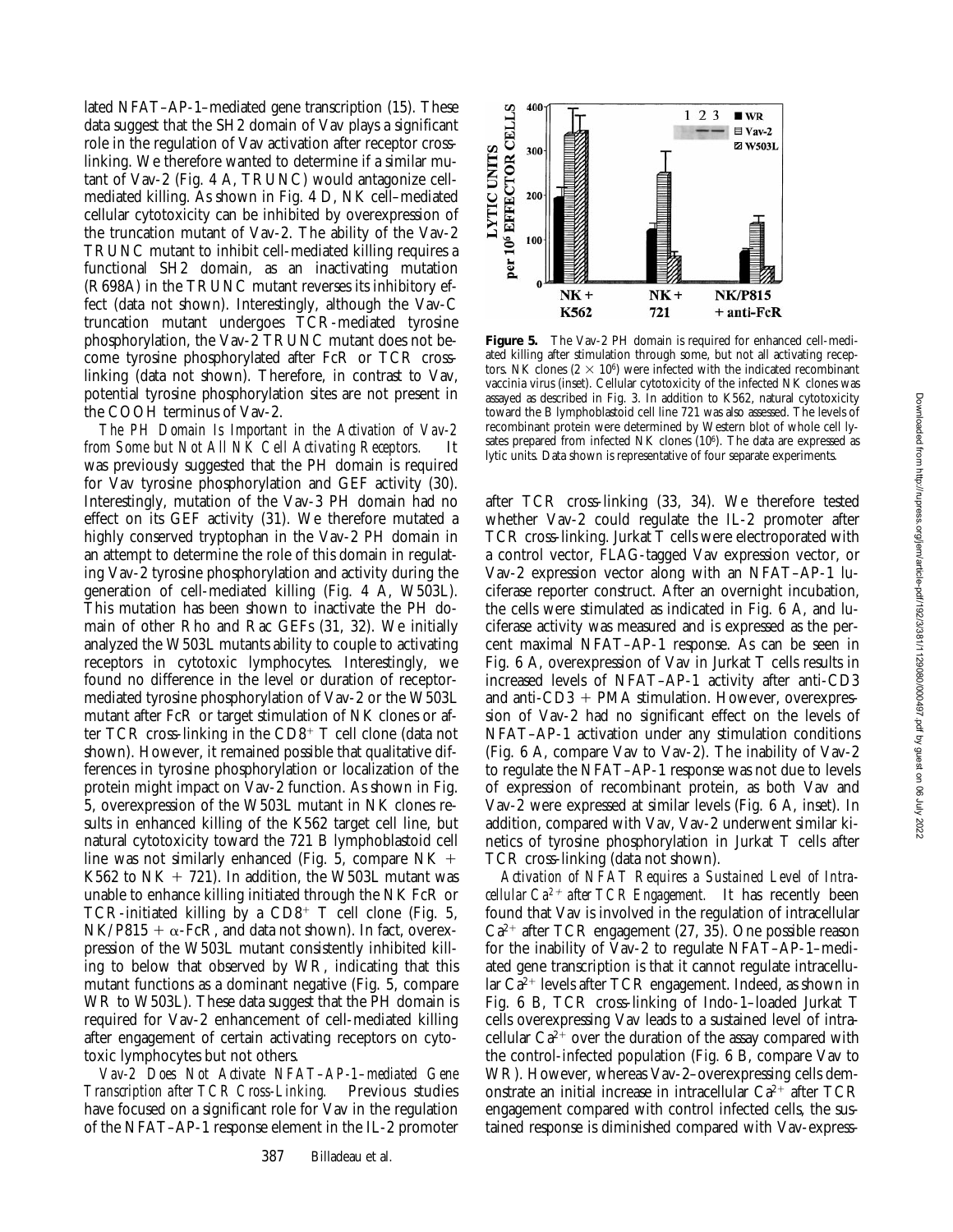

% MAXIMAL NFAT/AP-1

B

Ca2+-specific Fluorescence

(Violet/Blue ratio)

**RESPONSE** 

linking. (A) Jurkat T cells  $(10^7)$  were electroporated with 10  $\mu$ g of an  $NF-AT/AP-1$ .luciferase reporter construct and 20  $\mu$ g of the indicated regulatory plasmids. Both Vav and Vav-2 constructs contain an  $NH<sub>2</sub>$ -terminal eight–amino acid FLAG epitope. After an overnight rest, the cells were either left unstimulated or stimulated for 6 h with anti-CD3 mAb OKT3 (1  $\mu$ g/ml), a combination of anti-CD3 (1  $\mu$ g/ml) and PMA (20 ng/ml), or a combination of PMA (20 ng/ml) and ionomycin (2  $\mu$ M). Cells were then harvested and assayed for luciferase activity as described in Materials and Methods. The data are presented as the percentage of maximal NFAT–AP-1 activity obtained by stimulation with  $PMA + ion$ omycin. Maximum NFAT–AP-1 responses did not vary significantly between transfected samples. (Top left insets) Protein expression in the transfected cells was verified by immunoprecipitation of  $2 \times 10^6$  electroporated cells with anti-FLAG mAb  $(1 \mu g/ml)$ , followed by immunoblotting with the same antibody. The data shown is representative of three separate experiments. (B) Jurkat T cells  $(5 \times 10^6)$  were infected with nonrecombinant vaccinia (WR) or recombinant vaccinia expressing Vav or Vav-2. After infection, the cells were loaded with Indo-1 (5  $\mu$ M), divided in half, and treated with goat anti-mouse IgG  $F(ab')_2$  alone or stimulated with a combination of anti-CD3 (2.5  $\mu$ g/ml) and goat anti-mouse IgG  $F(ab')_2$ . The samples were immediately analyzed by flow cytometry over the indicated time course. The data from the anti-CD3– and goat anti–mouse IgG  $F(ab')_{2}$ –stimulated cells is shown. Goat anti–mouse IgG  $F(ab')_2$  treated cells did not demonstrate Ca<sup>2+</sup> fluxes in the absence of anti-CD3 mAb (data not shown). This is a representative example of four separate experiments.

ing cells (Fig. 6 B, compare Vav to Vav-2). Although Vav-2 overexpression does not lead to sustained levels of intracellular  $Ca^{2+}$  after TCR engagement, its inability to regulate the NFAT–AP-1 response element of the IL-2 promoter may be due in part to its activation of different Rho family proteins compared with those activated by Vav. Taken together, these data suggest that Vav-2 does not impact NFAT–AP-1–mediated gene transcription after TCR crosslinking.

#### **Discussion**

The Rac and Rho families of GTPases are intimately involved in the regulation of various hematopoietic cell effector functions, including gene transcription, phagocytosis, and the development of cell-mediated killing (1, 11, 36, 37). Previous genetic and pharmacologic approaches have demonstrated that RhoA is a critical regulator of cell-mediated killing by cytotoxic lymphocytes (11, 23). It is clear that Vav plays a critical role in the regulation of Rac family effector functions downstream of activating receptors on lymphocytes (38, 39), including NK cells (11, 22). However, a specific Rho family GEF has not been identified that links activating receptors on cytotoxic lymphocytes to Rho-regulated effector functions. In this study, we have identified that Vav-2 is expressed in various hematopoietic cells, including NK cells and T cells, and have shown for the first time that Vav-2 is coupled to activating receptors on cytotoxic lymphocytes. Furthermore, we found that overexpression of Vav-2 in cytotoxic lymphocytes results in increased cell-mediated killing of susceptible targets. In addition, Vav-2 GEF activity toward Rho family GTPases is required for its ability to enhance cellular cytotoxicity, since an inactivating DH mutant was unable to enhance killing (Fig. 4 B,  $D\bar{b}l^{-}$ ). Taken together, these data highlight a role for the Vav-2 GEF in the generation of cellmediated killing by cytotoxic lymphocytes.

Many proteins, in particular those with enzymatic function, when overexpressed in an inactive form function as dominant negatives by presumably linking to their appropriate upstream signaling cascades and inhibiting downstream signals. It is interesting that neither the Vav-2 GEF inactive mutant  $(Dbl^-)$  nor a similar Dbl-inactivating Vav mutant function as dominant negatives even though the mutant protein is still capable of undergoing receptor-initiated tyrosine phosphorylation, implying that it is recruited to the activating receptor complex (data not shown). Although it has been shown that point mutations or small deletions within the Dbl domain result in the loss of GEF activity, it is not clear if this is due to a lack of interaction of the GEF with its respective GTP-binding protein or decreased GEF activity toward bound GTPases (12, 29, 32). Therefore, if the Vav-2  $Dbl$  protein was still recruited to the receptor complex but fails to interact with its target GTPases, then endogenously activated GEFs could still function to regulate their respective GTP-binding proteins. Further studies will be required to elucidate the mechanism by which mutation of the Vav family Dbl domain influences its GEF activity.

It was previously demonstrated in vitro that both Src and Syk family PTKs can phosphorylate Vav-2 and that this tyrosine phosphorylation was required for Vav-2 GEF functional activity (12, 13). In this study, we demonstrate that Vav-2 becomes tyrosine phosphorylated after FcR and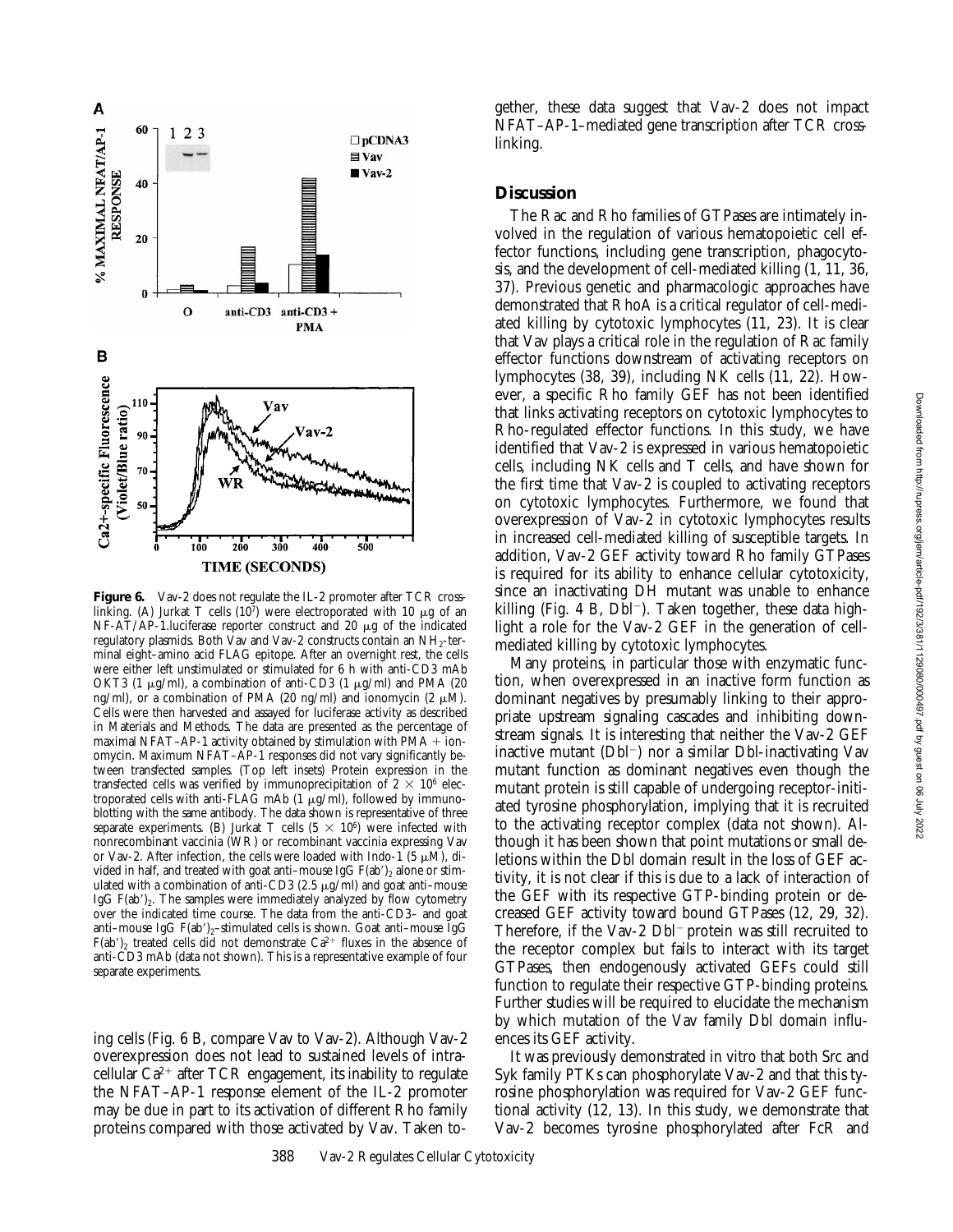TCR cross-linking on NK cells and T cells, respectively, and during the development of natural killing. However, the specific Src or Syk family protein tyrosine kinase(s) that mediate Vav-2 tyrosine phosphorylation downstream of these activating receptors remains to be identified. The SH2 domain of Vav is required for its ability to couple to activating receptors and carry out Vav-regulated effector functions (14, 15). Clearly, the ability of Vav-2 to regulate cell-mediated killing downstream of these activating receptors requires a functional SH2 domain, since inactivation of the SH2 domain uncouples Vav-2 from receptor-mediated tyrosine phosphorylation and the generation of cell-mediated killing (Fig. 4, B and C). The inability of this mutant to function as a dominant negative is most likely due to lack of recruitment to the activating receptors, where it would putatively interact not only with its downstream GTP-binding proteins but potentially other cell signaling molecules. Indeed, Vav has been shown to interact with numerous growth factor receptors upon ligand engagement and also with numerous signaling molecules that undergo tyrosine phosphorylation after receptor cross-linking (5, 6, 38, 39). SH2 domains contain highly conserved phosphotyrosine binding residues and variable residues that mediate binding to the side chains of amino acids that flank the phosphotyrosine (40). The SH2 domain–containing proteins can be grouped on the basis of these variable residues, and the presence of a threonine at the  $\beta$ D5 position of the Vav SH2 domain places it in group II, possessing specificity toward pYMEP-containing peptides (41, 42). Interestingly, neither Vav-2 nor Vav-3 encode a threonine at this position. Therefore, determining whether the Vav, Vav-2, or Vav-3 SH2 domains interact with distinct or an overlapping set of tyrosine-phosphorylated proteins will provide insight into how this family of proteins is regulated.

The overexpression of a truncated version of Vav containing the COOH-terminal SH2 and SH3 domains, Vav-C, was found to block TCR-mediated, NFAT–AP-1–mediated gene transcription (15). However, a mutant Vav-C, Vav-CSH2RK, containing an inactivating mutation in the SH2 domain could not similarly suppress NFAT–AP-1 gene transcription, suggesting that the Vav SH2 domain must serve to couple Vav to upstream TCR-initiated signals. Similarly, we have found that a Vav-2 truncation mutant containing the COOH-terminal PR–SH3–SH2–SH3 domains (TRUNC; Fig. 4 D, compare Vav-2 to TRUNC), but not a TRUNC mutant carrying an SH2 inactivating mutation, inhibits cell-mediated killing when overexpressed in cytotoxic lymphocytes (our unpublished observation). Interestingly, although the Vav-C mutant underwent tyrosine phosphorylation after TCR cross-linking (15), we have not observed tyrosine phosphorylation of the Vav-2 TRUNC mutant after FcR or TCR cross-linking (data not shown). This suggests that in contrast to Vav, Vav-2 contains no tyrosine within this domain that become phosphorylated after cross-linking of these specific receptors. We are currently investigating whether the Vav-2 TRUNC mutant functions as a dominant negative by antagonizing Vav-2 tyrosine phosphorylation or by preventing recruitment to areas of activation during the generation of cell-mediated killing.

The PH domains of numerous proteins have been shown to interact with membrane phospholipids generated by phosphatidyl inositol 3-kinase (PI3-K; reference 43). Interestingly, all Dbl family proteins have the characteristic of a DH domain followed by a PH domain (2). This conserved structural architecture within the Dbl family of proteins suggests that these two domains have important roles in the regulation of their activity. However, the role that the PH domain plays in the regulation of GEF activity among the various Dbl family members appears to be protein specific. For instance, it has been shown that deletion or mutation of the PH domains of Dbl, Vav-3, or onco-Lbc does not impair their intrinsic GEF activity (31, 32, 44). However, it was recently shown in vitro that the Vav PH domain interacts with PI3-K–generated phospholipids, and that this interaction is required for not only protein tyrosine kinase–mediated tyrosine phosphorylation of Vav but also its GEF activity (30). Interestingly, the W503L PH domain mutant of Vav-2 behaves similarly to a deletion mutant of Vav (27) in that it enhances killing through some but not all activating receptors on NK cells and T cells. We have previously shown that treatment of NK cells with wortmannin, a drug that inhibits PI3-K activity, decreased FcR-mediated but not natural killing of the K562 target cell line (28). Moreover, initial experiments have suggested that NK cells treated with wortmannin have decreased cytotoxicity toward 721 target cells (data not shown). It is therefore possible that certain activating receptors (TCR, FcR, and those that mediate killing of 721 cells) rely on the generation of membrane phospholipids by PI3-K for the subsequent recruitment and compartmentalization of PH domain–containing molecules required for the generation of specific effector functions. We are currently investigating the role that the Vav and Vav-2 PH domains have in targeting these molecules to the correct compartment during lymphocyte activation.

It is well known that Vav plays a significant role in the regulation of T cells after TCR cross-linking (45). Most importantly, Vav has been shown to be a potent regulator of the NFAT–AP-1 transcription complex within the IL-2 promoter (33, 34). In contrast to Vav, we found that overexpression of Vav-2 in the Jurkat T cell line did not result in enhanced NFAT–AP-1–mediated gene transcription after TCR cross-linking (Fig. 6 A). Recently, using thymocytes from Vav-deficient mice, it was found that Vav plays a significant role in the regulation of intracellular  $Ca^{2+}$ after TCR cross-linking (35). Sustained levels of intracellular  $Ca^{2+}$  are required for the activation of the phosphatase calcineurin. Upon activation, calcineurin dephosphorylates cytoplasmic NFAT, resulting in nuclear localization and accumulation of NFAT (46). We have recently shown that the CH domain of Vav is important in regulating the increase in intracellular  $Ca^{2+}$  after TCR cross-linking in the Jurkat T cell (27). As shown in Fig. 6 B, compared with Vav, Vav-2 does not lead to sustained levels of intracellular  $Ca^{2+}$  after TCR cross-linking of Indo-1-loaded Jurkat T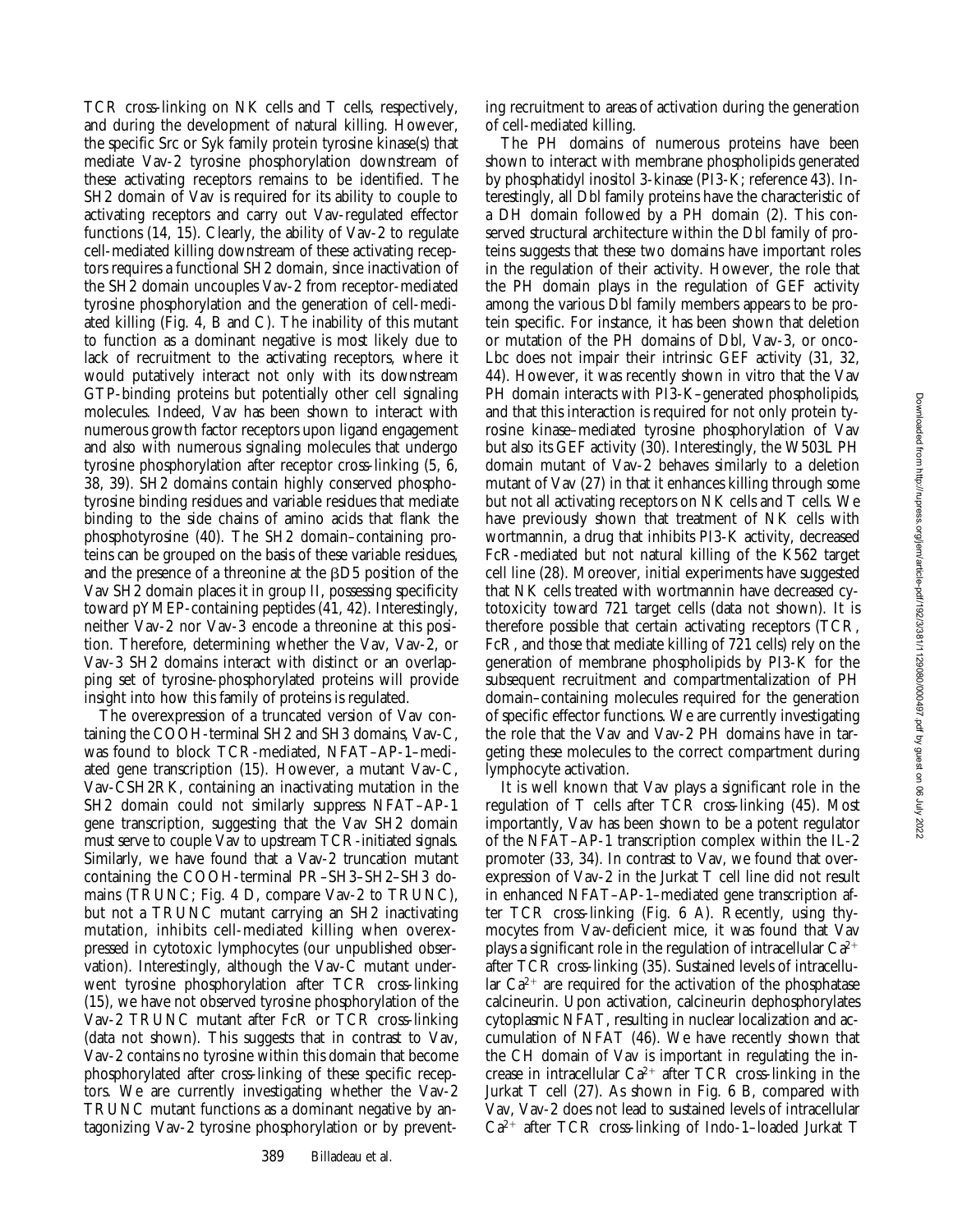cells. One possible reason for this is that the CH domains of Vav and Vav-2, although homologous, have different regulatory functions. Consistent with this is the observation that although partial deletion of the CH domain of Vav produces an oncogenic protein, truncation of both the CH and acidic regions of Vav-2 is required for production of an oncogenic protein (18). However, the fact that Vav and Vav-2 regulate distinct Rac and Rho family members may also be a reason why Vav, but not Vav-2, regulates NFAT–AP-1–mediated gene transcription.

It was recently found that a constitutively active mutant of Rho, V14Rho could synergize with PMA in the regulation of an isolated AP-1 response element from the IL-2 promoter (47). Interestingly, V14Rho did not regulate the transcriptional activity of luciferase reporter constructs containing isolated NFAT–AP-1, Oct-1, or nuclear factor  $\kappa$ B response elements (47). Furthermore, inactivation of Rho by overexpression of C3 exoenzyme in the thymus results in a small thymus and decreased cellularity (48). It has also been shown that Rho is important for the survival of pre-T cells and regulates their cell cycle progression (49). Therefore, it is possible that the Rho family GEF Vav-2 plays a significant role downstream of activating receptors in maturing T cells, resulting in the activation of Rho family members and their downstream signaling cascades.

In this study, we have shown for the first time that Vav-2 protein is present in hematopoietic cells and that it undergoes receptor-mediated tyrosine phosphorylation after cross-linking of activating receptors on NK and T cells. In addition, we have shown that Vav-2 plays a significant role in the regulation of cell-mediated killing by cytotoxic lymphocytes. Clearly, identifying molecules that interact with Vav-2 and determining the role that Vav-2 has in the regulation of other hematopoietic cells will be an important step toward understanding this new member of the Vav family of GEFs.

We would like to thank Dr. David J. Kwiatkowski for kindly providing the human Vav-2 cDNA.

This research was supported by the Mayo Foundation and by National Institutes of Health grant CA-47752 to P.J. Leibson. D.D. Billadeau is a Special Fellow of the Leukemia and Lymphoma Society and is also supported by a grant from the Levy Foundation.

*Submitted: 23 March 2000 Revised: 19 May 2000 Accepted: 23 May 2000*

### **References**

- 1. Henning, S.W., and D.A. Cantrell. 1998. GTPases in antigen receptor signalling. *Curr. Opin. Immunol*. 10:322–329.
- 2. Cerione, R.A., and Y. Zheng. 1996. The Dbl family of oncogenes. *Curr. Opin. Cell Biol*. 8:216–222.
- 3. Katzav, S., D. Martin-Zanca, and M. Barbacid. 1989. Vav, a novel human oncogene derived from a locus ubiquitously expressed in hematopoietic cells. *EMBO (Eur. Mol. Biol. Organ.) J.* 8:2283–2290.
- 4. Katzav, S., J.L. Cleveland, H.E. Helsop, and D. Pulido. 1991. Loss of the amino-terminal helix-loop-helix domain of the

vav proto-oncogene activates its transforming potential. *Mol. Cell Biol*. 11:1912–1920.

- 5. Katzav, S. 1995. Vav: Captain hook for signal transduction? *Crit. Rev. Oncog*. 6:87–97.
- 6. Bustelo, X.R. 2000. Regulatory and signaling properties of the Vav family. *Mol. Cell Biol*. 20:1461–1477.
- 7. Bustelo, X.R., J.A. Ledbetter, and M. Barbacid. 1992. Product of the *vav* proto-oncogene defines a new class of tyrosine protein kinase substrates. *Nature.* 356:68–71.
- 8. Bustelo, X.R., and M. Barbacid. 1992. Tyrosine phosphorylation of the *vav* proto-oncogene product in activated B cells. *Science.* 256:1196–1199.
- 9. Darby, C., R.L. Geahlen, and A.D. Schreiber. 1994. Stimulation of the macrophage  $Fc\gamma RIIIA$  activates the receptorassociated protein tyrosine kinase Syk and induces phosphorylation of multiple proteins including p95Vav and p62/ GAP-associated protein. *J. Immunol*. 152:5429–5437.
- 10. Xu, X., and A.S. Chong. 1996. Vav in natural killer cells is tyrosine phosphorylated upon cross-linking of  $Fc\gammaRIIIA$  and is constitutively associated with a serine/threonine kinase. *Biochem. J*. 318:527–532.
- 11. Billadeau, D.D., K.M. Brumbaugh, C.J. Dick, R.A. Schoon, X.R. Bustelo, and P.J. Leibson. 1998. The Vav–Rac1 pathway in cytotoxic lymphocytes regulates the generation of cell-mediated killing. *J. Exp. Med*. 18:549–559.
- 12. Crespo, P., K.E. Schuebel, A.A. Ostrom, S.J. Gutkind, and X.R. Bustelo. 1997. Phosphotyrosine-dependent activation of Rac-1 GDP/GTP exchange by the *vav* proto-oncogene product. *Nature.* 38:169–172.
- 13. Han, J., B. Das, W. Wei, L. Van Aelst, R.D. Mosteller, R. Khosravi-Far, J.K Westwick, C.J. Der, and D. Broek. 1997. Lck regulates Vav activation of members of the Rho family of GTPases. *Mol. Cell Biol*. 17:1346–1353.
- 14. Katzav, S. 1993. Single point mutations in the SH2 domain impair the transforming potential of *vav* and fail to activate proto-vav. *Oncogene.* 8:1757–1763.
- 15. Wu, J., D.G. Motto, G.A. Koretzky, and A. Weiss. 1996. Vav and SLP-76 interact and functionally cooperate in IL-2 gene activation. *Immunity.* 4:593–602.
- 16. Henske, E.P., M.P. Short, S. Jozwiak, C.M. Bovey, S. Ramlakhan, J.L. Haines, and D.J. Kwiatkowski. 1995. Identification of VAV2 on 9q34 and its exclusion as the tuberous sclerosis gene TSC1. *Ann. Hum. Genet*. 5:25–37.
- 17. Schuebel, K.E., X.R. Bustelo, D.A. Nielsen, B.-J. Song, M. Barbacid, D. Goldman, and I.J. Lee. 1996. Isolation and characterization of murine *vav*2, a member of the *vav* family of proto-oncogenes. *Oncogene.* 13:363–371.
- 18. Schuebel, K.E., N. Movilla, J.L. Rosa, and X.R. Bustelo. 1998. Phosphorylation-dependent and constitutive activation of Rho proteins by wild-type and oncogenic Vav-2. *EMBO (Eur. Mol. Biol. Organ.) J*. 17:6608–6621.
- 19. Einspahr, K.J., R.T. Abraham, B.A. Binstadt, Y. Uehara, and P.J. Leibson. 1991. Tyrosine phosphorylation provides and early and requisite signal for the activation of natural killer cell cytolytic function. *Proc. Natl. Acad. Sci. USA.* 88:6279– 6283.
- 20. O'Shea, J.J., D.W. McVicar, D.B. Kuhns, and J.R. Ortaldo. 1992. A role for protein tyrosine kinase activity in natural cytotoxicity as well as antibody-dependent cellular cytotoxicity. *J. Immunol*. 148:2497–2502.
- 21. Brumbaugh, K.M., B.A. Binstadt, D.D. Billadeau, R.A. Schoon, C.J. Dick, R.M. Ten, and P.J. Leibson. 1997. Functional role for the Syk tyrosine kinase in NK cell–mediated